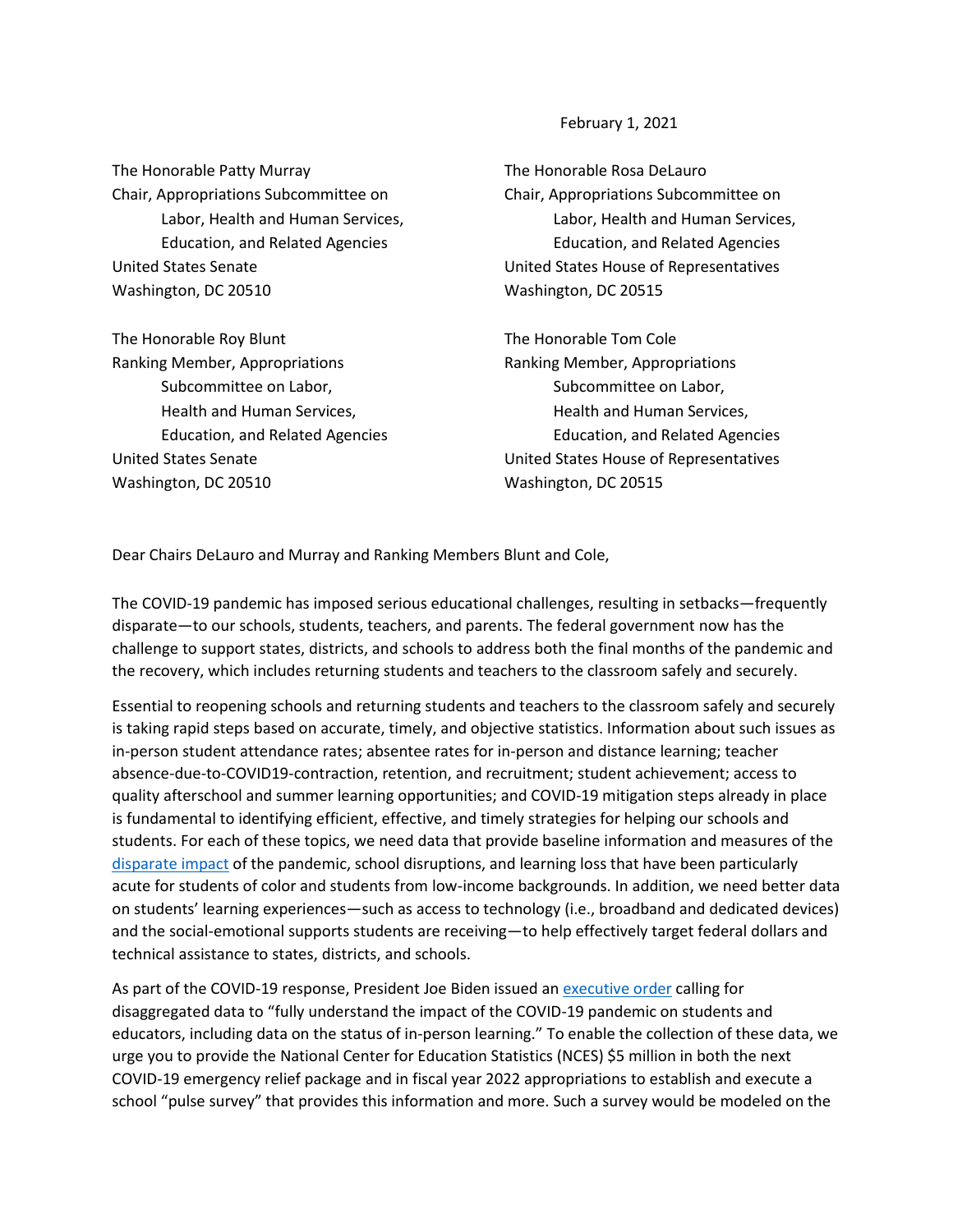highly successful US Census Bureau's Household Pulse Survey launched in spring 2020 but would go to school administrators instead of households. Importantly, the survey would provide much more timely and actionable data than are currently available to the Department of Education through existing surveys. Because of the urgent need for these data, it may be necessary to deploy the survey in waves to a random sample of schools. To effectively carry out and report this work, it would also be imperative to allow NCES the wherewithal to hire additional full-time technical staff.

NCES, as the statistical agency of the Department of Education, is uniquely suited to carry out this critically important data collection. However, because of severe staffing and budget constraints (as [reported in spring 2020\)](https://www.washingtonpost.com/education/2020/03/31/understaffing-threatens-work-key-us-education-statistics-agency-experts-say/), NCES is stretched too thin to attempt this undertaking without the infusion of additional funding. Indeed, since FY10, the NCES statistics line has lost 15 percent in purchasing power, as shown in the enclosed graph.<sup>1</sup> In terms of staffing, the NCES has an exceptionally high budget-to-staff ratio, \$2.6 million/FTE, which is more than seven times the median of other federal statistical agencies.<sup>2</sup> The staffing and budget constraints have led to NCES program cuts and cutbacks.

The idea of a school pulse survey (SPS) has the support of the Department of Education Institute for Education Sciences (IES), members of Congress, and stakeholders. IES Director Mark Schneider proposed such a survey in a [blog post last month](https://ies.ed.gov/director/remarks/12-9-2020.asp) as one action IES should pursue to help reverse pandemicrelated learning loss, stating, "accurate and timely information about schools, schooling, and student achievement is critical to both data-driven policymaking and education R&D" and noting, "learning losses are not evenly distributed across the education system, nor are the systemic challenges millions of students face, such as uneven connectivity, inconsistent transportation, and, of course, health disparities." In Congress, [a December 4](https://www.aera.net/Portals/38/IES%20COVID%20Relief_FINAL.pdf) "Dear Colleague" letter led by Representative Suzanne Bonamici to appropriators included support for the SPS as part of an overall \$200 million request in emergency funding for IES. Th[e Friends of IES](https://www.aera.net/Portals/38/Friends%20of%20IES%20letter%20-%20COVID19%20emergency%20funding%20%28FINAL%29.pdf) also backed the SPS concept in their letter of support for the \$200 million for IES, and the Data Coalition wrote an open letter to Congress in November urging [establishment of the SPS.](http://www.datacoalition.org/wp-content/uploads/2020/11/Data-Coalition-Letter-on-School-Pulse-Survey-11-19-2020.pdf)

If our nation is to effectively address the unprecedented educational challenges brought about by the pandemic, we will need objective, accurate, and timely data to inform policy and decision-making at the local, state, and national levels. We therefore urge you to include \$5 million in emergency funding this fiscal year and again in next-fiscal-year appropriations. This will allow NCES to carry out a school pulse survey, remove the staffing cap constraints, and guide decision-makers for the remainder of the pandemic and through the years of recovery.

Thank you for your consideration.

Sincerely,

AASA, The School Superintendents Association ACT Advocates for Children of New Jersey Afterschool Alliance

Alaska Children's Trust American Association for Public Opinion Research American Educational Research Association

<sup>&</sup>lt;sup>1</sup> The decline since FY09 is \$8 million (8%).

<sup>2</sup> [https://docs.google.com/spreadsheets/d/1Byy5Mc2Z8W4kwP4YCiS5-](https://docs.google.com/spreadsheets/d/1Byy5Mc2Z8W4kwP4YCiS5-D8oOsccjpLCRaJRnAeR3IU/edit?usp=sharing) [D8oOsccjpLCRaJRnAeR3IU/edit?usp=sharing](https://docs.google.com/spreadsheets/d/1Byy5Mc2Z8W4kwP4YCiS5-D8oOsccjpLCRaJRnAeR3IU/edit?usp=sharing)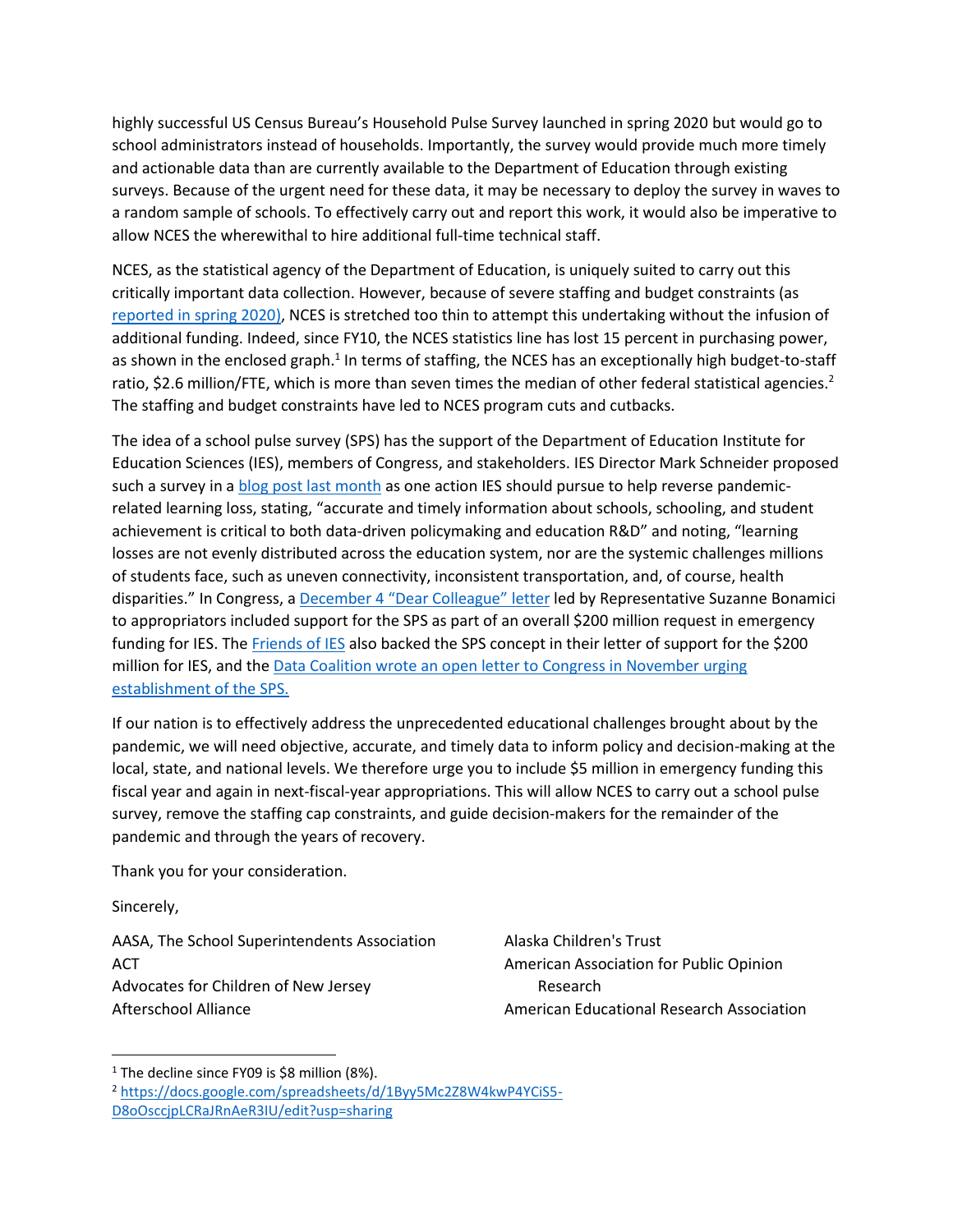American Evaluation Association American Federation of Teachers American Psychological Association American Sociological Association American Statistical Association Association of Educational Service Agencies Association of Population Centers Center for Assessment Children's Advocacy Alliance Children's Defense Fund-Ohio Colorado Children's Campaign Consortium of Social Science Associations Council for the Accreditation of Educator Preparation Council of Professional Associations on Federal **Statistics** Data Foundation Data Quality Campaign data.world Decision Demographics, LLC EDGE Consulting Partners Education Trust Every Texan Federation of Associations in Behavioral & Brain **Sciences** Haver Analytics International Society for Technology in Education Inter-university Consortium for Political and Social Research KIDS COUNT in Delaware

Knowledge Alliance Learning and Education Academic Research Network (LEARN) Coalition Mathematical Association of America National Association for Business Economics National Association of Elementary School Principals National Association of School Psychologists National Association of Secondary School Principals National Association of State Directors of Special Education (NASDSE) National Center for Learning Disabilities National Council on Teacher Quality National Education Association National PTA National Rural Education Advocacy Consortium National Rural Education Association New Mexico Voices for Children Oklahoma Policy Institute Pennsylvania Partnerships for Children Population Association of America Princeton University Library Results for America ` Society for Research in Child Development Society for Research on Educational Effectiveness University of Oregon College of Education Voices for Children in Nebraska Voices for Virginia's Children

CC: Chairs, Ranking Members, and Members of the House Education and Labor Committee and the Senate Committee on Health, Education, Labor, and Pensions

*NB: The staff contacts for this letter are Felice Levine, Executive Director, American Educational Research Association, [flevine@aera.net;](mailto:flevine@aera.net) Steve Pierson, Director of Science Policy, American Statistical Association, [pierson@amstat.org;](mailto:pierson@amstat.org) and Corinna Turbes, Data Foundation, [corinna.turbes@datafoundation.org.](mailto:corinna.turbes@datafoundation.org)*